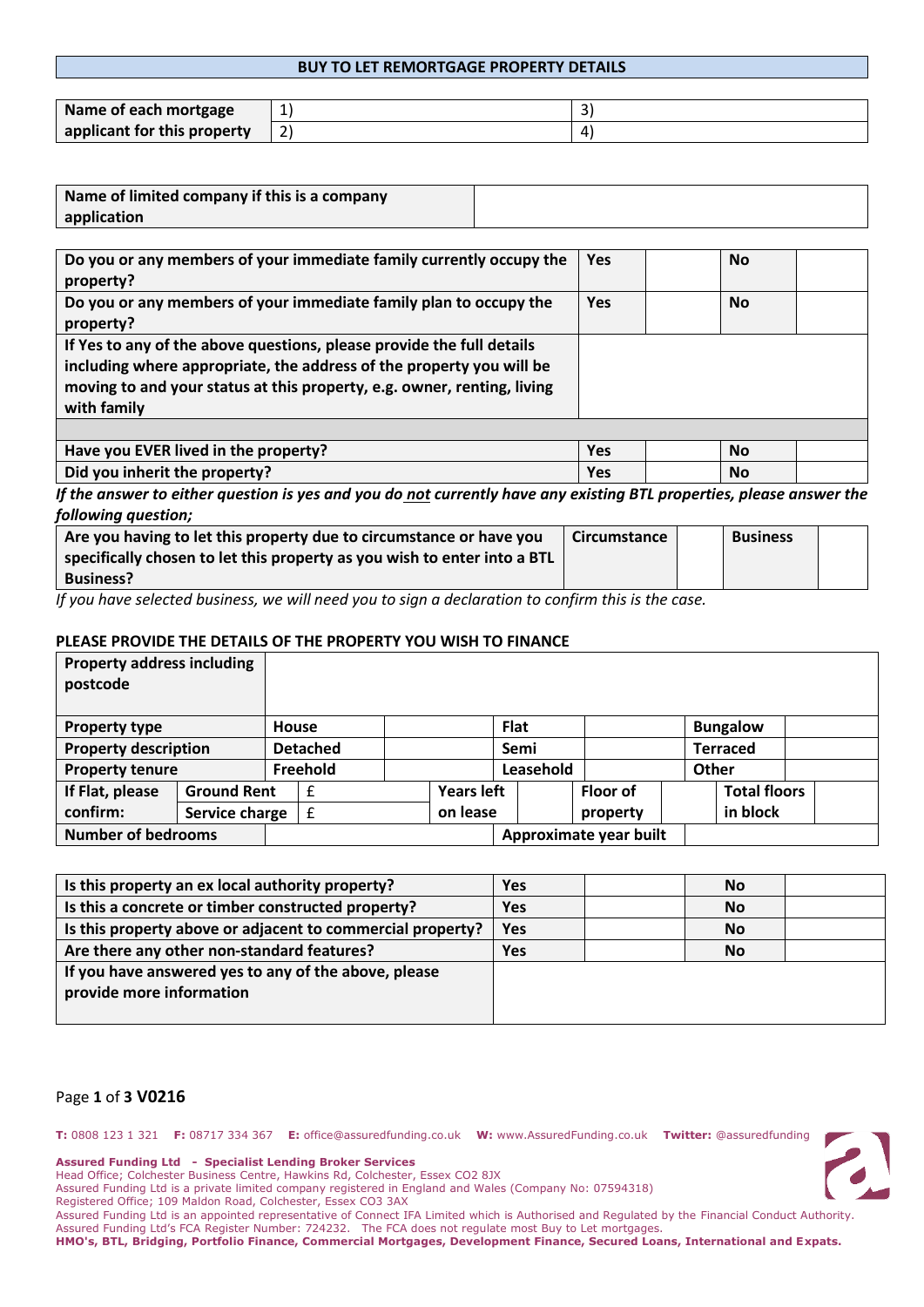| What is the monthly rent achieved/expected for this property? |
|---------------------------------------------------------------|
|---------------------------------------------------------------|

| Please confirm what type of tenants or tenant | Professionals on a 6 or 12 month agreement |  |
|-----------------------------------------------|--------------------------------------------|--|
| arrangements you have or are considering      | <b>DSS tenants</b>                         |  |
|                                               | <b>Student tenants</b>                     |  |
|                                               | Multi let room by room to a number of      |  |
|                                               | individuals                                |  |
|                                               | Letting to the local housing authority     |  |
|                                               | <b>Corporate lets</b>                      |  |
|                                               | Holiday or short term lets                 |  |

| <b>Current property value</b>                          | <b>Amount of mortgage</b> |            |           |
|--------------------------------------------------------|---------------------------|------------|-----------|
|                                                        | required                  |            |           |
| Is this more than you currently owe? If yes, please    | Another property          | <b>Yes</b> | <b>No</b> |
| confirm what you plan to spend the additional capital  | <b>Renovations</b>        | <b>Yes</b> | <b>No</b> |
| raised on                                              | Repay other debt          | <b>Yes</b> | <b>No</b> |
|                                                        | <b>Other-state what</b>   |            |           |
| If renovations, please provide a breakdown of the      |                           |            |           |
| planned renovations and estimated costs                |                           |            |           |
|                                                        |                           |            |           |
| Have you owned this property for less than 12          | <b>Yes</b>                | <b>No</b>  |           |
| <b>Months?</b>                                         |                           |            |           |
| If yes, please provide details of any renovation works |                           |            |           |
| you have completed on this property since purchase     |                           |            |           |
| and the amount you have spent completing these         |                           |            |           |
| works                                                  |                           |            |           |
|                                                        |                           |            |           |

# **PLEASE CONFIRM WHO THE LENDER SHOULD CONTACT TO ACCESS THE PROPERTY FOR THE SURVEY**

**Name Contact number/s** 

# **WHAT MORTGAGE FEATURES DO YOU REQUIRE?**

| What term would you like to take the whole of your mortgage over |                             |  |                       |  |
|------------------------------------------------------------------|-----------------------------|--|-----------------------|--|
| Rate type preferred                                              | Fix                         |  | Variable e.g. tracker |  |
| <b>Repayment method required</b>                                 | <b>Capital and Interest</b> |  | None, interest only   |  |
| How long would you be prepared to                                | <b>State the maximum</b>    |  | Or tick here if you   |  |
| be tied into an initial rate deal for?                           | number of years             |  | would prefer no tie   |  |
| Would you like any other mortgage features such as               |                             |  |                       |  |
| overpayments or portability? Please confirm what:                |                             |  |                       |  |
|                                                                  |                             |  |                       |  |

#### **PLEASE CONFIRM YOUR SOLICITORS DETAILS**

| Name of company       | <b>Acting solicitor</b> |  |
|-----------------------|-------------------------|--|
| <b>Address</b>        |                         |  |
|                       |                         |  |
| <b>Contact number</b> | <b>Email address</b>    |  |

# Page **2** of **3 V0216**

**T:** 0808 123 1 321 **F:** 08717 334 367 **E:** office@assuredfunding.co.uk **W:** www.AssuredFunding.co.uk **Twitter:** @assuredfunding

#### **Assured Funding Ltd - Specialist Lending Broker Services**

Head Office; Colchester Business Centre, Hawkins Rd, Colchester, Essex CO2 8JX

Assured Funding Ltd is a private limited company registered in England and Wales (Company No: 07594318)

Registered Office; 109 Maldon Road, Colchester, Essex CO3 3AX

Assured Funding Ltd is an appointed representative of Connect IFA Limited which is Authorised and Regulated by the Financial Conduct Authority. Assured Funding Ltd's FCA Register Number: 724232. The FCA does not regulate most Buy to Let mortgages.

**HMO's, BTL, Bridging, Portfolio Finance, Commercial Mortgages, Development Finance, Secured Loans, International and Expats.**